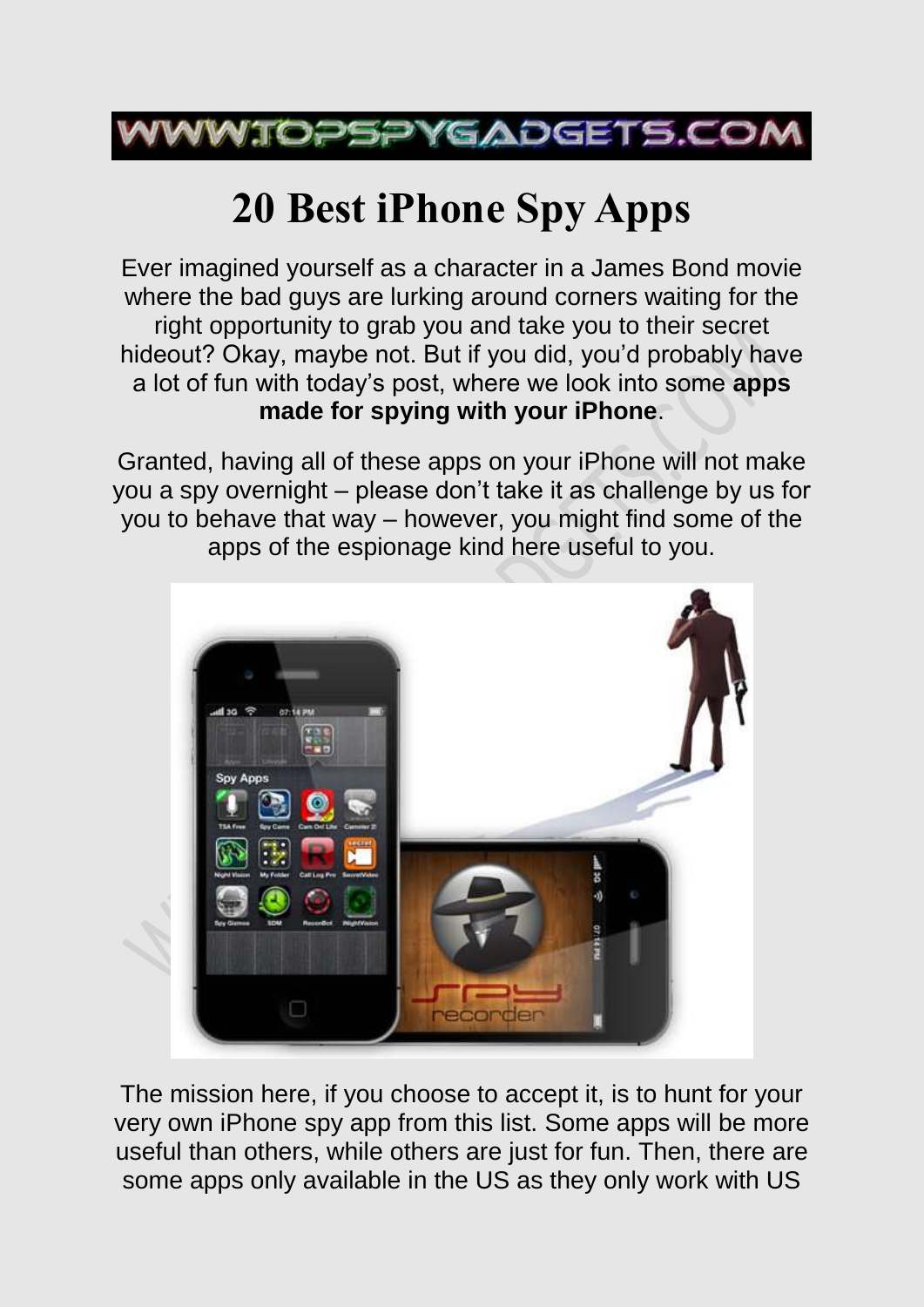mobile numbers. Don't ask us why this is so, we'd ask but we've got a feeling that if they told us, they'd have to kill us!.

# *Contact Spy*

Not sure who is behind the unknown number who just called you? Save that number into your contact list and run it through this search engine app, where It will then try to find out who called you. This feature only works for US phone numbers.

However, you can enter the first and last name of anyone you don't know, and the app will try to find out who that person is. Of course this won't give you the best results if the person's name is 'John Doe'. [\$0.99]



*Call Log Pro*

This app records the voice conversations of phone calls to another person. You'll have to use the app to call the person and it will only start recording once the person on the line answers the phone. You'll then be able to email yourself the recording for safekeeping.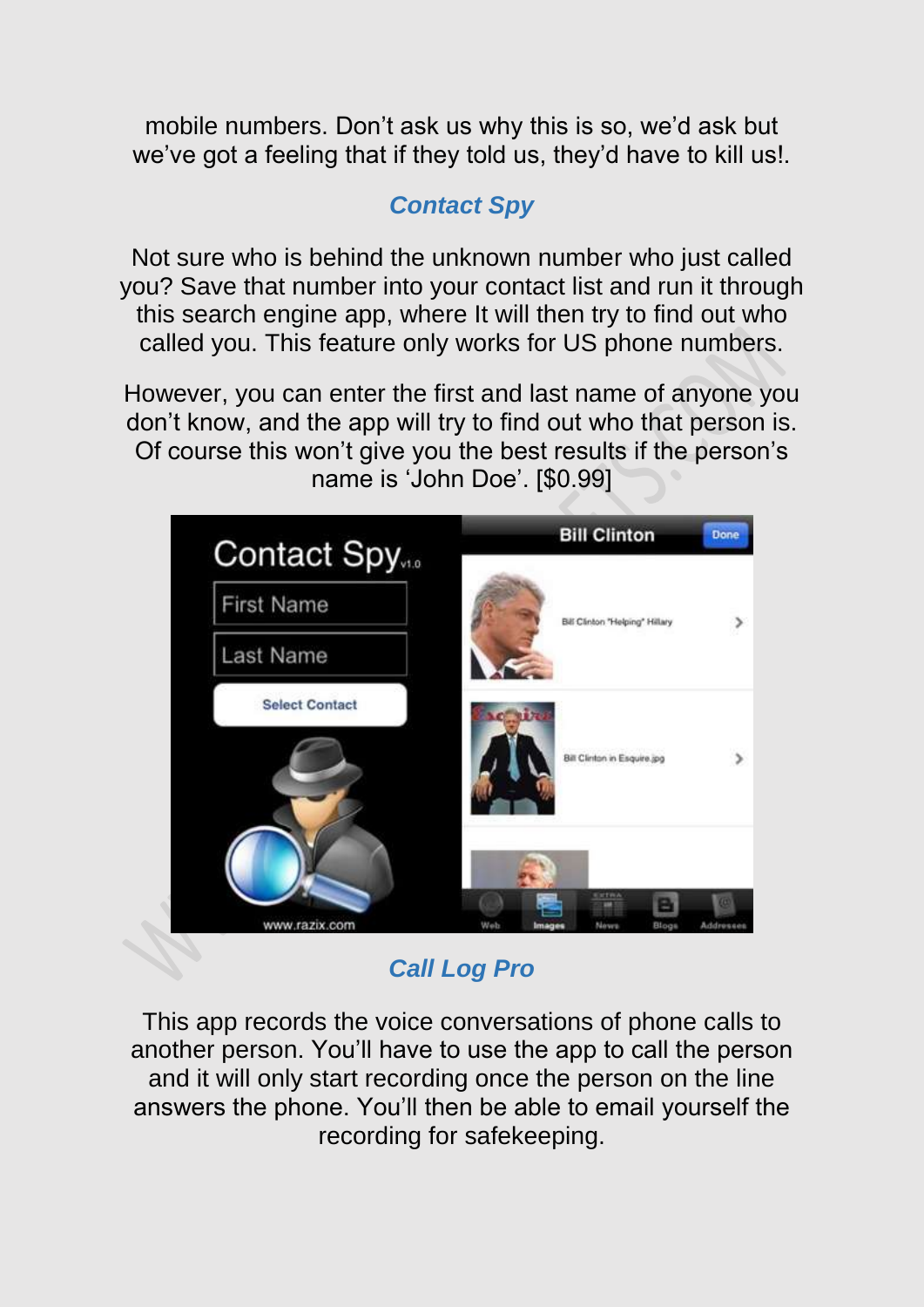This app starts out free where you can record conversations for 2 minutes. After that, you'll have to pay a minimum of \$4.99 for 30 minutes of recording time. [Free]



*Spy Gizmos*

Spy Gizmos gives you a fun and secure way to communicate with your friends. You can use this app to cipher messages and send the coded message to your friends. Your friends who received the coded message can then use this app to find out what was really written.

There are 3 ciphering methods to choose from. You can also write in Morse code where the app can then transmit the sound or flash your screen white and black so that people around you can hear or see the message. [Free]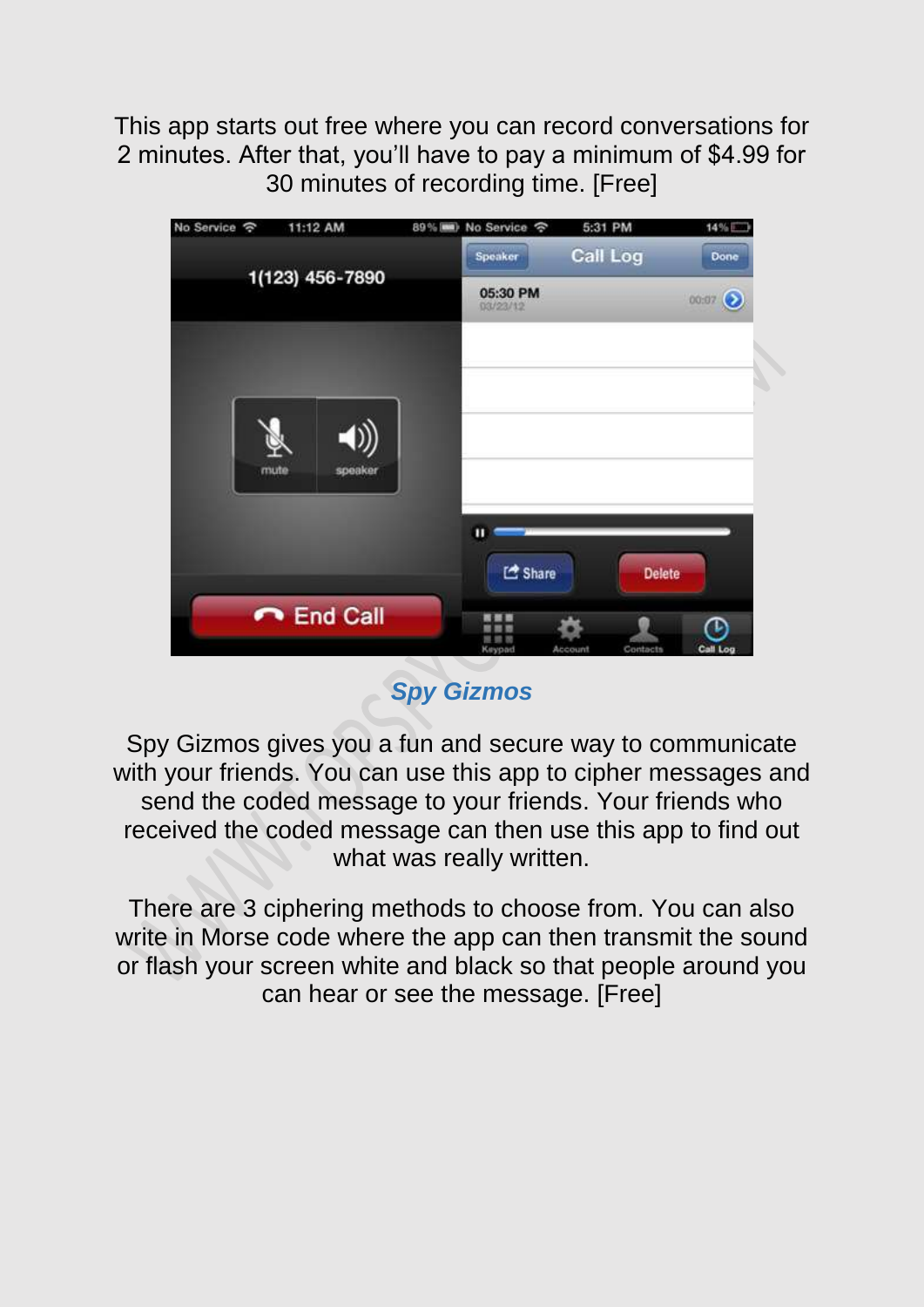| $-02-UK$               | 12:28         | % 100% 2  02-UK →   |                                                |       | 12:24                 | ☆ 100%              |
|------------------------|---------------|---------------------|------------------------------------------------|-------|-----------------------|---------------------|
|                        | <b>Agents</b> |                     | Morse code                                     |       |                       |                     |
| <b>Friends</b>         |               |                     |                                                |       | send help immediately |                     |
|                        |               |                     |                                                |       |                       |                     |
| Big J                  |               |                     |                                                |       |                       |                     |
| 007                    |               |                     |                                                |       |                       |                     |
| <b>Disguise Master</b> |               |                     |                                                |       |                       |                     |
| Aty                    |               |                     |                                                |       |                       | Del                 |
| <b>Boo Drop</b>        |               |                     | gap (two for new word)                         |       |                       |                     |
|                        |               |                     | <b>Transmit Sound</b><br><b>Transmit light</b> |       |                       |                     |
|                        |               |                     |                                                | w.    |                       |                     |
| Morse<br>Cipher        | <b>Agents</b> | Weapons<br>Intruder | Cipher                                         | Morse | Agents                | Weapons<br>Intruder |

*Self Destructing Message*

Self Destructing Message (SDM) is a message app along the lines of Viber or Whatsapp. However, with this app you'll be able to set 'self destruct' timers to your messages. Your friend will have 5, 10, 15, 30 or 60 seconds to read the message that you sent. After that, the message 'self destructs' (gets deleted).

Because of this, there will be no chat history but it is a secure way to ensure no one else reads your messages. [Free]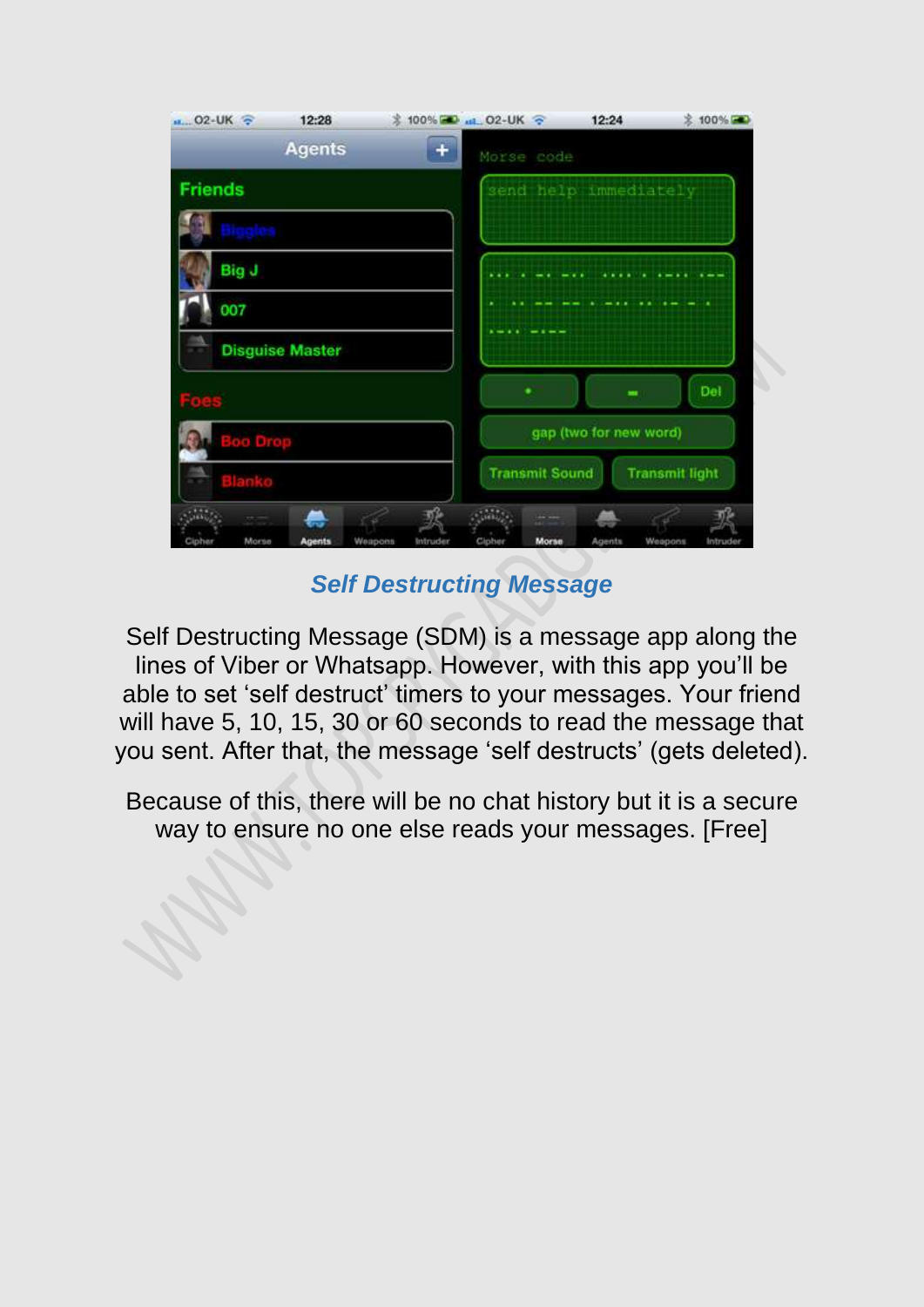

*Your Secret Folder*

This app acts like a secret folder to manage private photos and videos. It protects your files with either a 4 number PIN lock or a dot lock. The options they give you include taking a photo with the front camera when someone attempts to unlock the app. There is also the option to include a fake password.

Whenever this fake password is entered, functions to the app will be very limited, and whatever pictures taken with the app won't be saved. [Free]

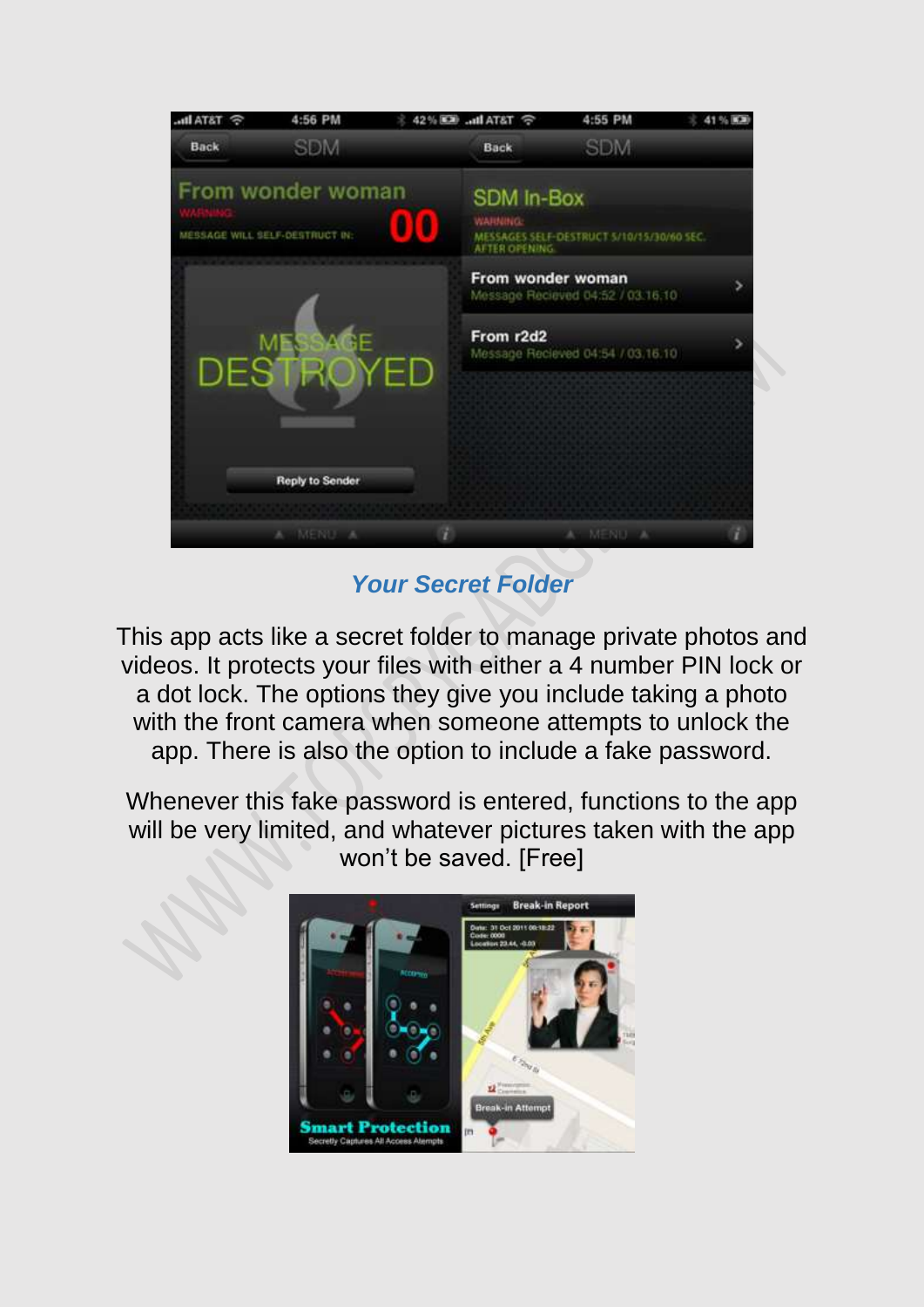#### *GPS Location Tracker*

This is a location tracker app for your iPhone which doesn't have to be running to track your phone. You have to register for an account on their website and have Location enabled on the iPhone in order for it to track your phone.

It also uses cellular data or Wi-Fi to upload the location information to a secure server on their website. If there is no cellular data or Wi-Fi available, the information will be stored on the phone until there is a connection available. [\$3.99]



# *Spy Recorder*

Spy Recorder is an audio-recording app which also helps you schedule reminders for recordings. The phone will vibrate and a notification will appear, prompting you to start recording. You can start recording by tapping on the notification.

This can also be triggered with predetermined locations. You can also save the location data of each recording then attach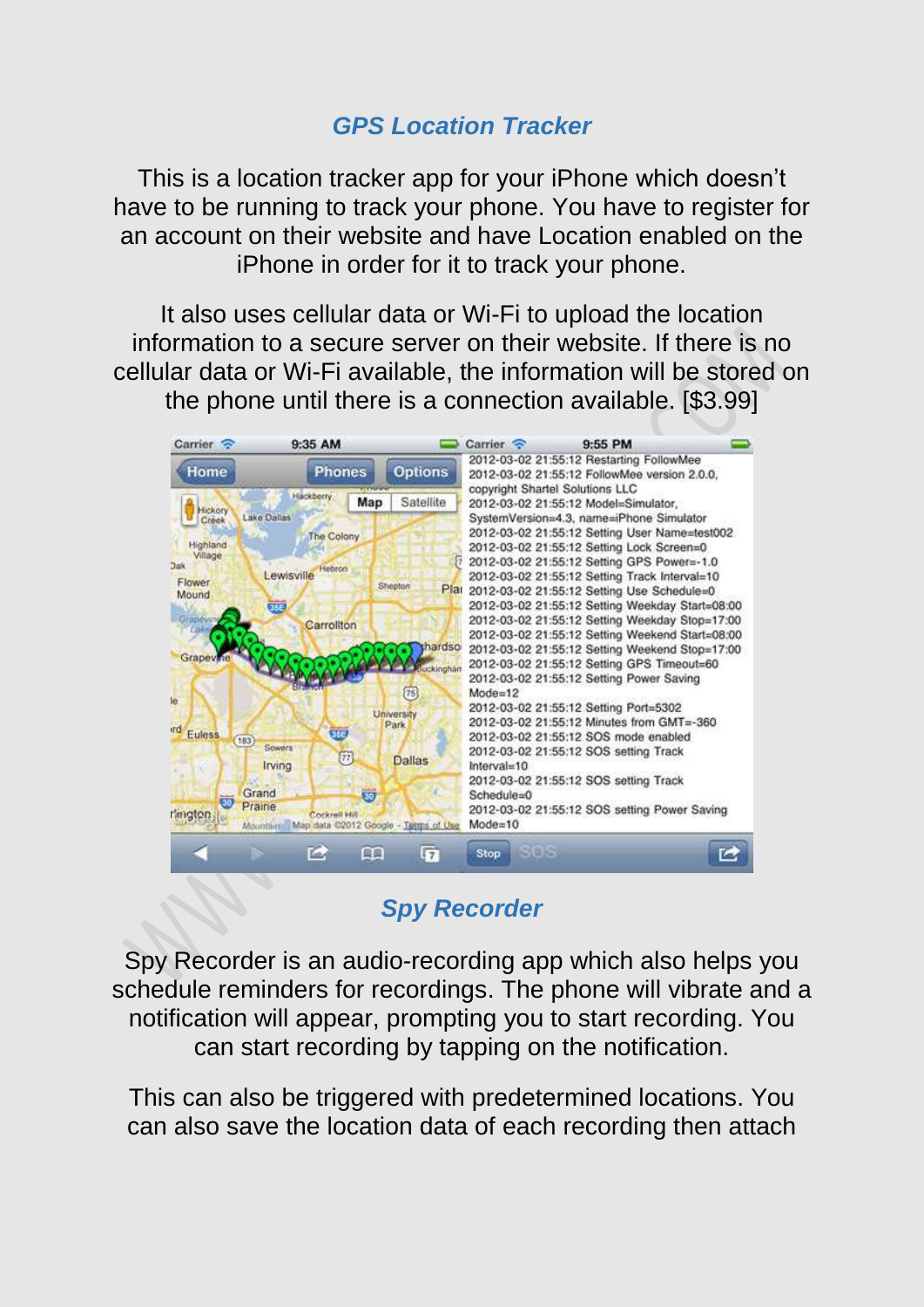and send via email. There is also the feature to pause between recordings, and set the recording duration. [\$1.99]



*Secret Voice*

This is another voice-recording app but this app has a built-in web browser which you can use while it is recording. Besides that, you can enable a 'Black-Screen Mode' which prohibits activity on your phone, effectively tuning out any incoming calls or messages. Recordings can be shared by email and are secured by a PIN code. There is also the option of recovery mode which allows you to recover accidentally deleted recordings. Without it, a delete stays permanent. [\$0.99]

# *Night Recorder*

Launch this app and hit the ON button to begin. It will only start audio recording when there is a loud enough sound. When the iPhone screen is off, you can launch the app by pressing the iPhone power button.

It has 2 recording modes – more or unique files. If you select 'more' files mode, the recording will automatically stop if it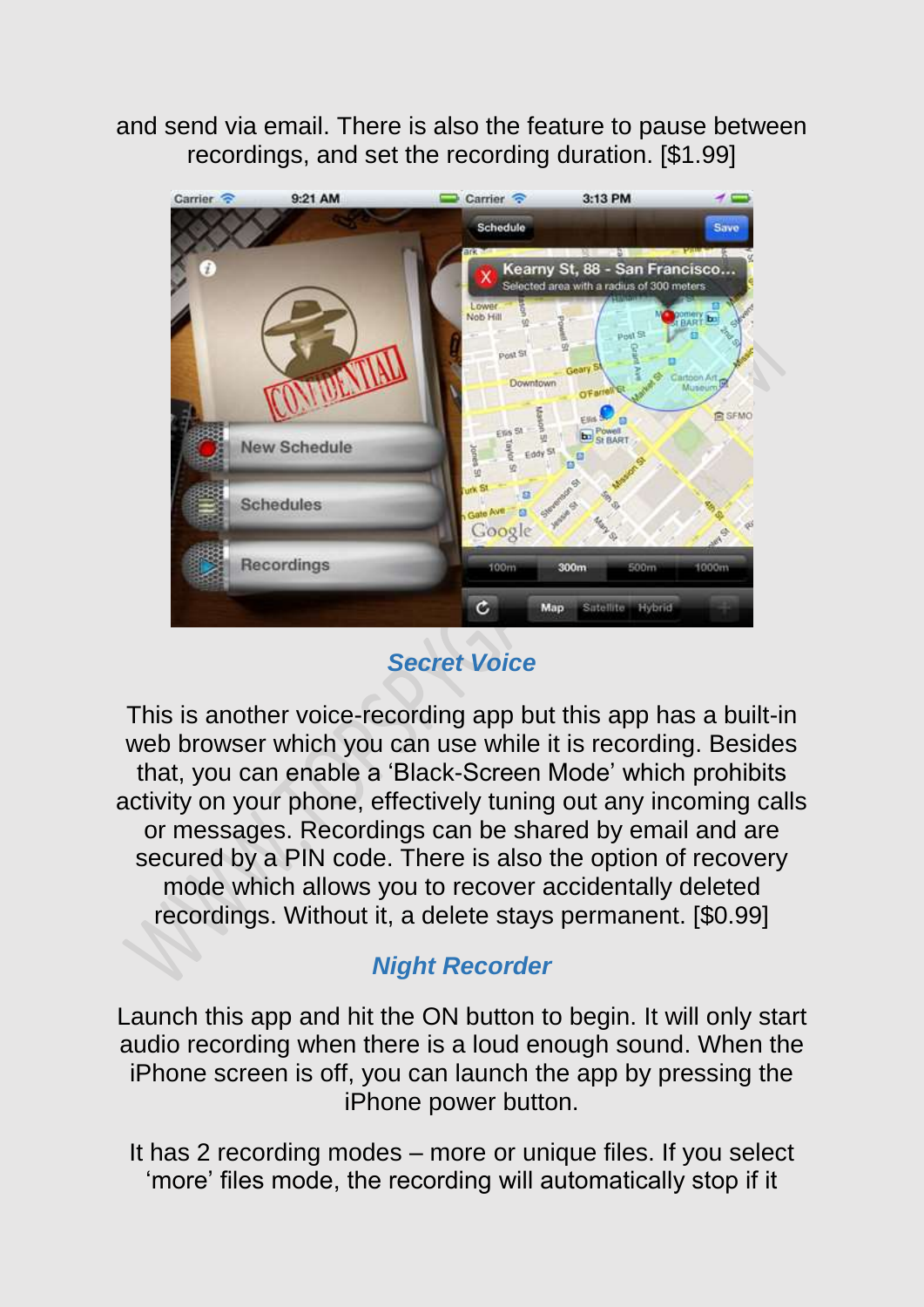doesn't detect any sound. It will then record to a new file if there is another sound. A 'unique' file means it will record on one file non-stop once the recording starts, which will only stop when you press the on/off button in the app. [\$2.99]

# *Top Secret Audio Recorder*

Top Secret Audio (TSA) Recorder works like a picture-viewing app where you swipe left and right to view different pictures. However, the app starts recording the moment you tap on the picture. You can add your own pictures or use the ones that came with the app. Since there is no recording interface, no one will know that you are recording audio. You can also passcode lock your recorded files for added security. Files can then be shared or extracted through iTunes. [Free]



*Secret Spy Camera Pro*

This camera app has a few functions so people won't know that you are actually recording a video. While the camera is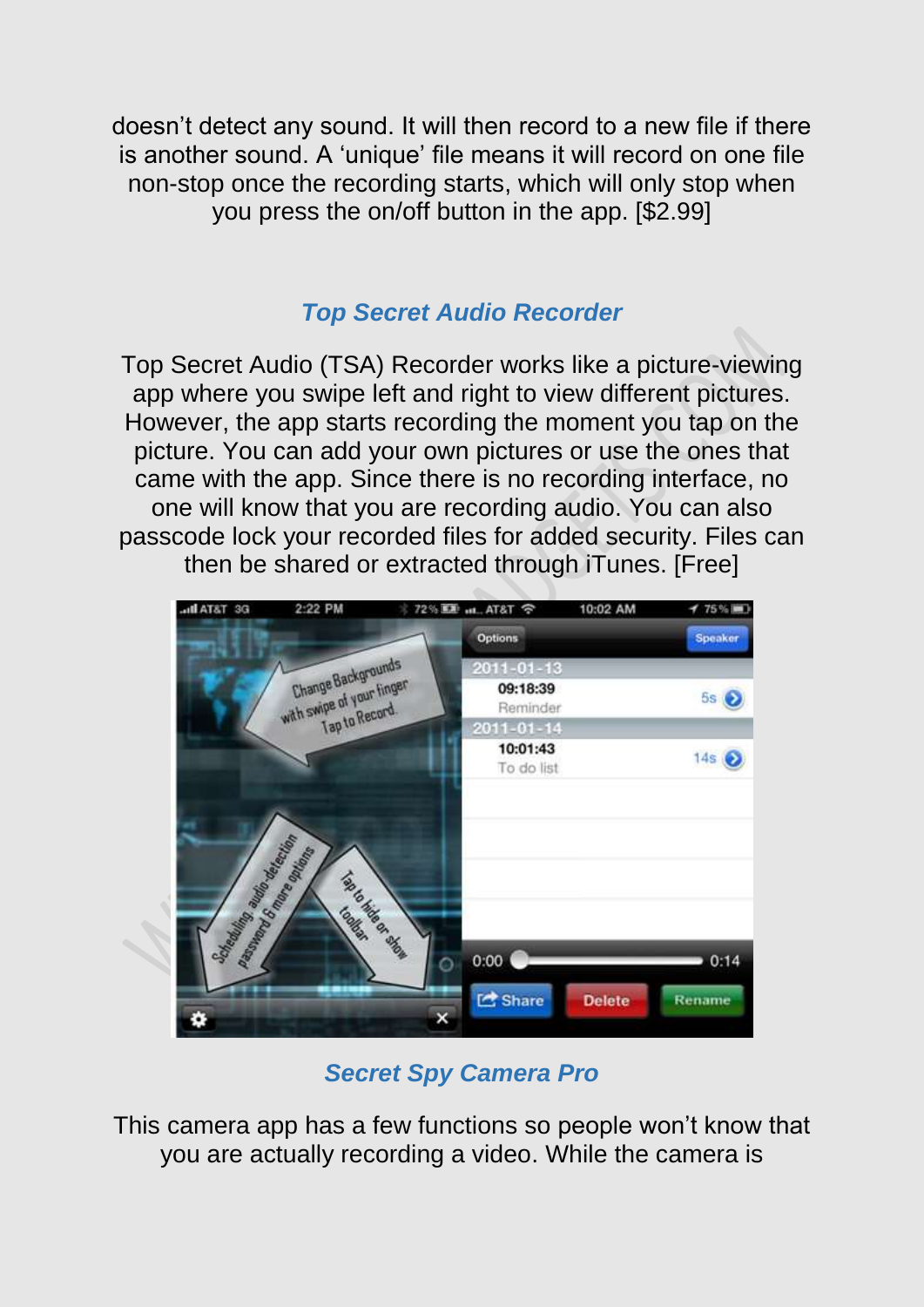recording a video, you can enable 'Spy Mode' to make it look like you're browsing a website.

There is also a 'Secret Spy Mode' where the screen only shows a black picture.To use it's automatic-snap photo, just set intervals between each photo snap to take and let the app do the rest. [\$1.99]

#### *Secret Camera*

Another photo-taking app, but this one has no shutter sound. You can also set the photos to not have any preview mode. If you want a discreet preview mode, you can use 'Spy Mode': there is a small thumbnail at the bottom corner of your screen, while the rest of the screen looks like a web browser.

That way, no one will know you are really taking photos. You can also passcode lock your pictures and can enable 'Recovery Mode' to recover any photos that you accidentally delete. [\$0.99]

# *Night Vision Camera*

This app makes you feel like a spy on a mission as you can choose different scopes to look through the camera of your iPhone. You can also choose from 'Night Vision' mode and 'Infrared' mode to make it seem like you're on a mission. To take a picture, simply tap the bottom left corner button of the camera. [Free]

#### *ReconBot*

ReconBot is a stealth video recording app that shows a black screen while it records a video. All your recordings can then be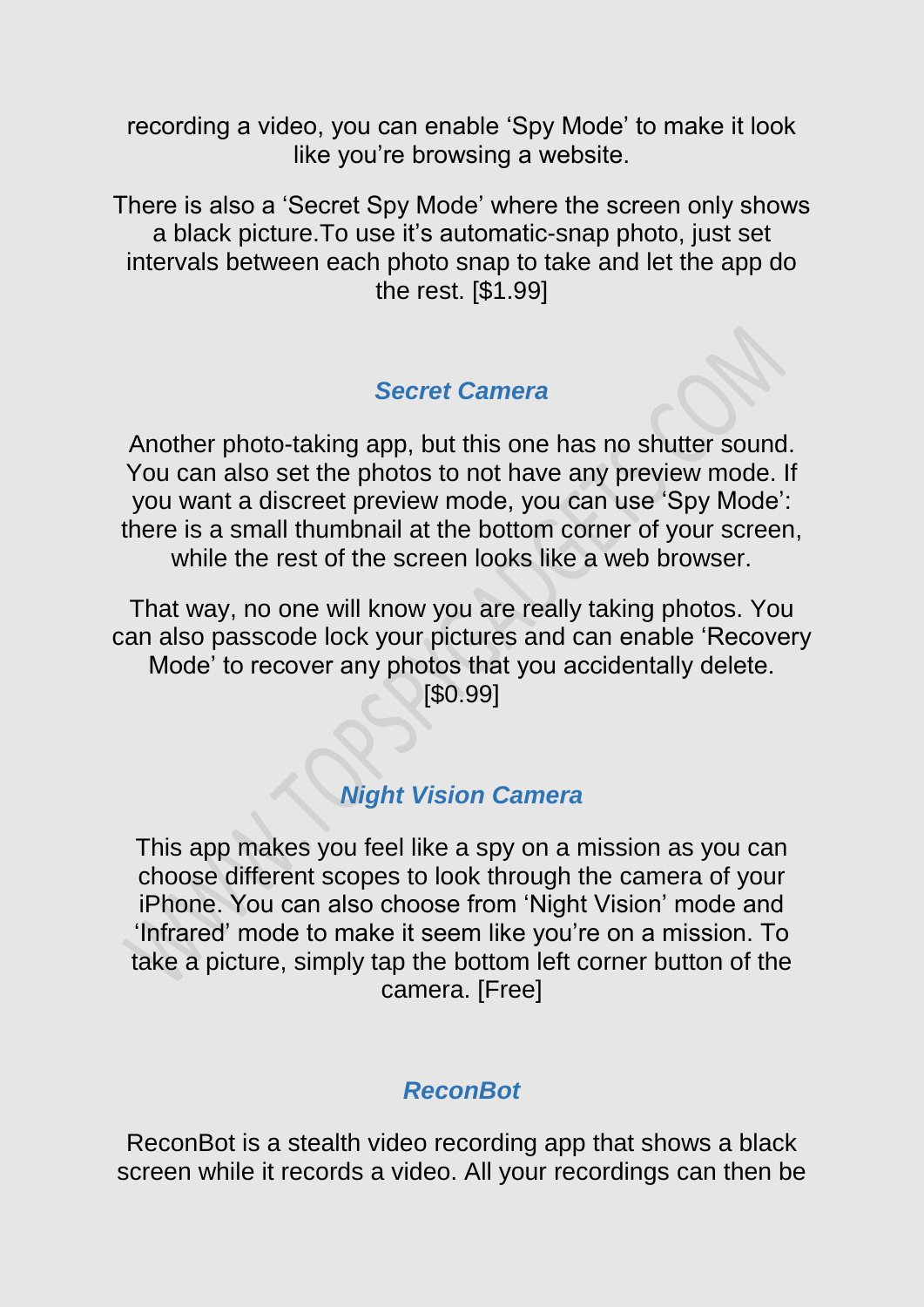stored securely within the app which has a dot lock system. If you use the 'Remote View', you can watch your live recording on a unique website link on your computer. Recordings can be trimmed and shared via email. You can also enable location on your iPhone to determine where the recording happened. [\$0.99]

#### *Spy Cams*

This app explores the feed from many live cameras around the world. It is not known how they have access to these cameras as nothing is stated on their app page. However, it is fun to scroll through security cameras from all around the world. You just might stumble across some interesting sights. [Free]

# *[Security Cam](http://itunes.apple.com/us/app/security-cam/id300220373?mt=8)*

This is another security recording app to make people unaware that your iPhone is capturing a video. The recording will begin if triggered by motion or sound. There is also the option to take photos every few seconds. The time and date will be shown on the recorded video. The files can then be emailed or exported through iTunes. [\$9.99]

# *Camster 2*

With this app, you'll get a list of free public cameras that you can view. You can favourite any camera on the list if you find it interesting. Although there is the option to monitor your own network camera, it only works with the paid version of the app. [Free]